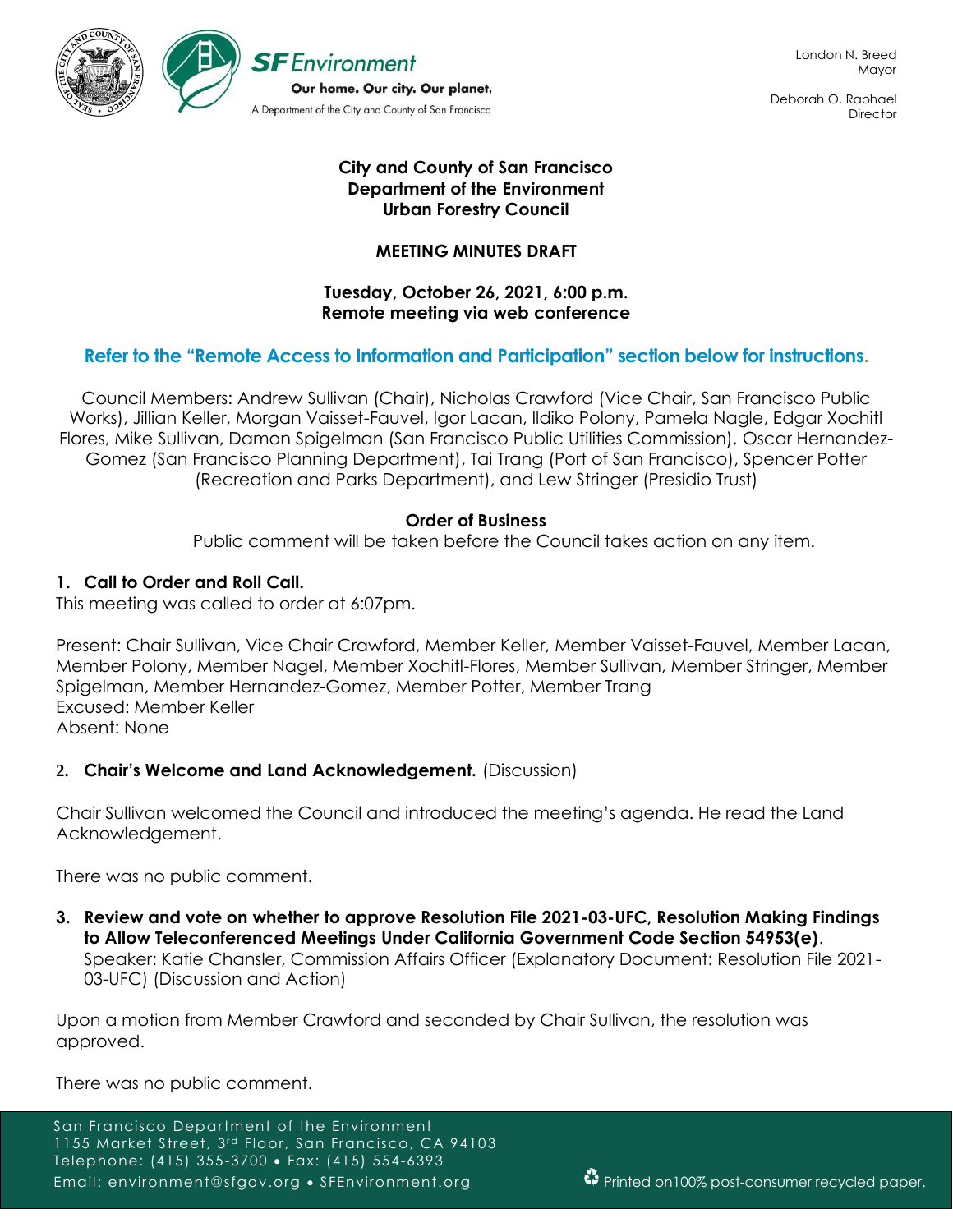(Ayes: Chair Sullivan, Vice Chair Crawford, Member Vaisset-Fauvel, Member Lacan, Member Polony, Member Nagel, Member Xochitl-Flores, Member Sullivan, Member Stringer, Member Spigelman, Member Hernandez-Gomez, Member Potter, Member Trang; Excused: Member Keller; Absent: None)

**4. Adoption of Minutes of the September 24, 2021 Urban Forestry Council Regular Meeting.**  (Explanatory Document: September 24, 2021 Draft Minutes) (Discussion and Possible Action)

Upon a motion from Member Sullivan and seconded by Member Spigelman, the minutes were approved unanimously with one edit to include Spencer Potter among the Council Members.

There was no public comment.

(Ayes: Chair Sullivan, Vice Chair Crawford, Member Vaisset-Fauvel, Member Lacan, Member Polony, Member Nagel, Member Xochitl-Flores, Member Sullivan, Member Stringer, Member Spigelman, Member Hernandez-Gomez, Member Potter, Member Trang; Excused: Member Keller; Absent: None)

**5. General Public Comment**: Members of the public may address the Council on matters that are within the Council's jurisdiction and are not on today's agenda.

There was no public comment.

**6. Review and vote on approving the 2021 Annual Urban Forest Report.** Speaker: Peter Brastow, San Francisco Environment Urban Forestry Council Coordinator (Explanatory Document: Draft 2021 Annual Urban Forest Report) (Discussion and Possible Action)

Chair Sullivan moved that the 2021 Annual Urban Forest Report be continued for discussion on the December 10<sup>th</sup> Full Council meeting.

Member Vaisset-Fauvel raised concerns about the details of tree management numbers in the report.

Member Spigelman suggested adding a section in the report addressing tree loss due to natural causes.

Upon a motion from Chair Sullivan and seconded by Member Vaisset-Fauvel, the motion was approved to move the 2021 Annual Urban Forest Report to the agenda at the Full Council meeting on December 10th.

(Ayes: Chair Sullivan, Vice Chair Crawford, Member Keller, Member Lacan, Member Polony, Member Nagel, Member Xochitl-Flores, Member Stringer, Member Spigelman, Member Hernandez-Gomez, Member Potter, Member Trang; Excused: Member Vaisset-Fauvel, Member Sullivan; Absent: None)

**7. Presentation by the San Francisco Estuary Institute regarding Biodiversity, Climate Resilience, and the Urban Forest, including their recent projects and findings.** Speakers: Ildiko Polony, Council Member and Dr. Erica Spotswood, San Francisco Estuary Institute (Discussion)

Member Polony introduced the item.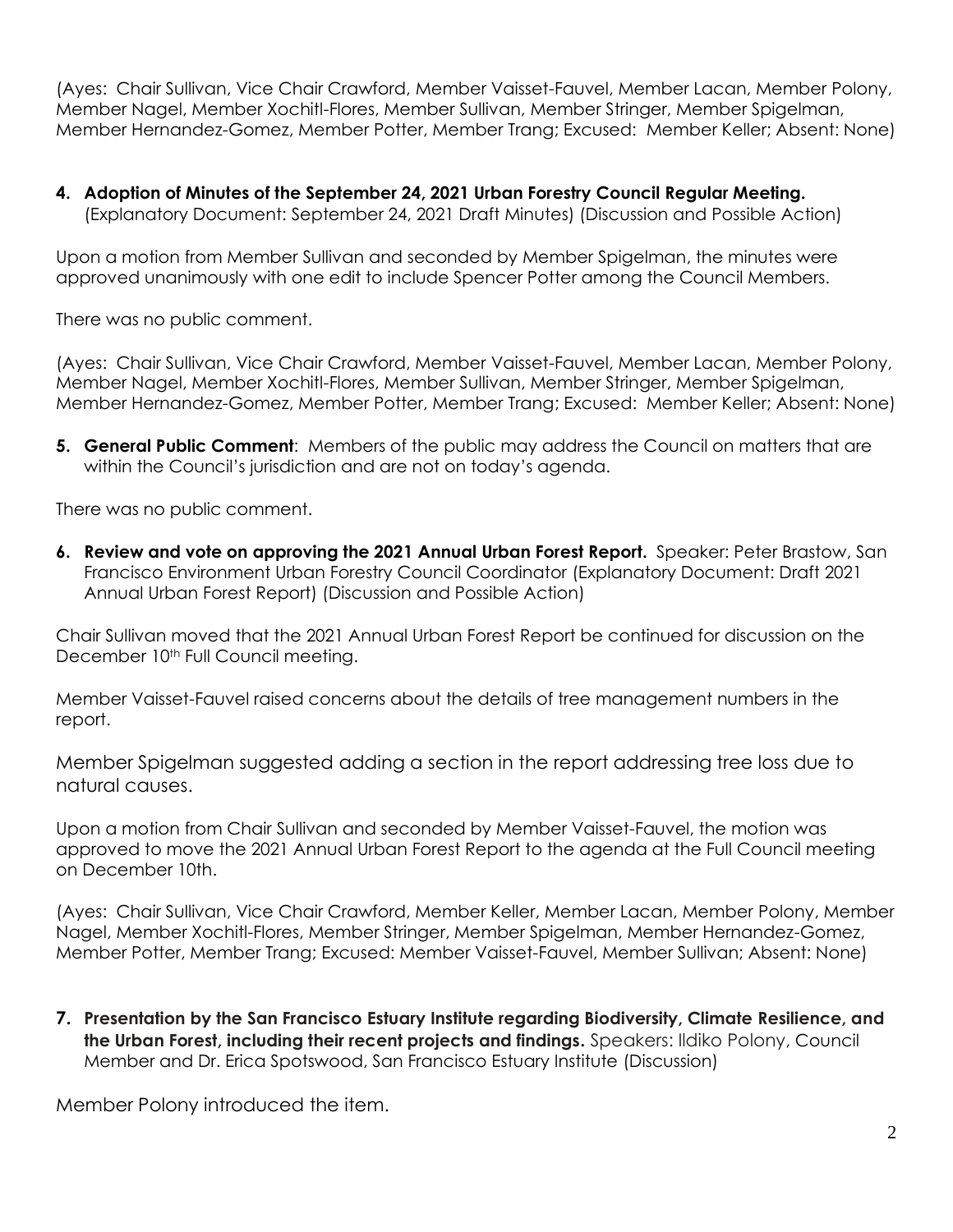Dr. Erica Spotswood from SFEI shared a presentation on the status of San Francisco's urban forest in terms of health and biodiversity.

She reported that San Francisco's tree canopy cover and green areas are smaller than other cities in the Bay Area and nation. The city needs to add more trees and vegetation, with about 20% greenery, 14% tree canopy cover, and 0.1 NGDVI.

Dr. Spotswood explained how biodiversity can be supported by cities, especially in San Francisco which is in California's Floristic Province. She shared a map showing the several unique habitats that occur on the Peninsula, including Serpentine Maritime Chaparral, Serpentine Seeps, Coast Live Oak Woodland, California Bay Woodland, Fen, and Dune Slack.

Dr. Spotswood showed the work being done with the Presidio Eco-Horticulture project. This project draws from habitat types to support ecosystems in an urban context. This is one way to promote biodiversity in the city by bringing together landscape architecture and the science of urban ecology.

San Francisco has the smallest fraction and proportion of native trees at 0.5% compared to other cities around the Bay Area. Dr. Spotswood noted that climate change will change which trees will be suitable for different habitats. Some trees that may become suitable may include Blue Oak and Engelmann Oak trees while Coast Redwoods and Pacific Madrone may no longer be suitable.

Dr. Spotswood suggested the city's next steps be to increase greenness by 0.1 NDVI through planting trees and other understory, incorporating native habitat elements into urban landscape, and planting more native trees.

Several SFEI programs in San Francisco are working to promote urban biodiversity: Next Generation Urban Greening, Hidden Nature SF, Sunset Natural Resilience Project, and Eco-Horticulture.

Member Spigelman discussed pests and diseases and their relationship to diverse urban tree canopies.

Member Sullivan expressed curiosity in which trees are going to become more suitable for San Francisco, such as Island Oak. Dr. Spotswood mentioned Blue Oak, Engelman Oak, Monterey Pine and Bishop Pine.

Member Potter asked where there is research about the Bay Area's future climates and adaptable trees. Dr. Spotswood referenced him to the Climate Tree Atlas by the USDA Forest Service.

Public comment by phone: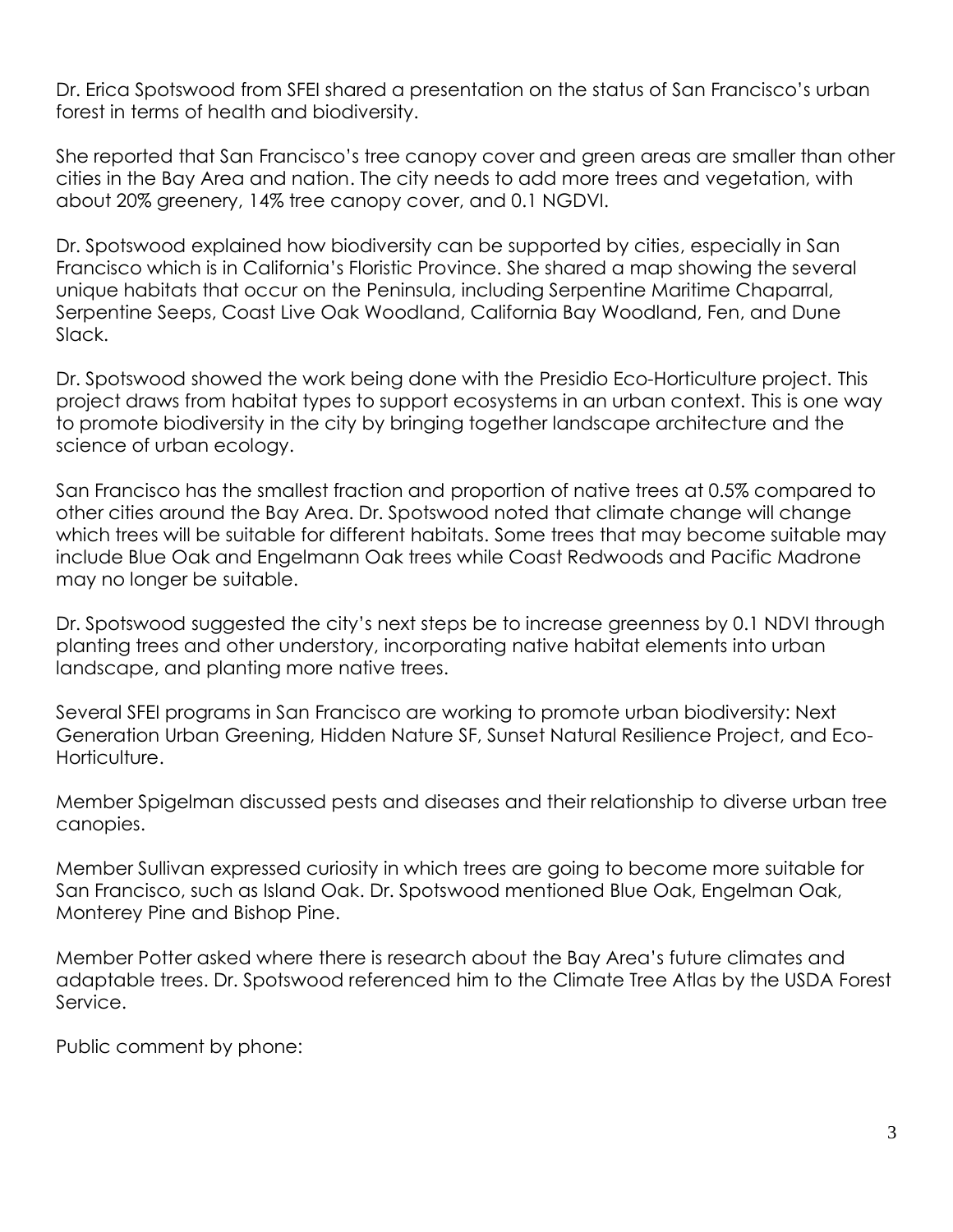Susan Ford, an SF resident, commented there is little access to native plants in the city. She stated that RPD and PW don't grow natives. Additionally, she mentioned FUF has no resources to guarantee they can plant native trees. Susan reported that SF residents don't use natives because they aren't traditionally pretty. She suggested increasing the availability of pretty natives and making agencies plant native species.

A member of the public reported that Governor Newsom recently signed a bill to turn single family buildings into multi-family buildings. They commented that there will be less backyard space and that there is a need to convert slow streets into green areas. They recommended a presentation from the California Native Plant Society's Yerba Buena Chapter series by climate change biologist, David Ackerley, about tree movement related to climate change. Lastly, they suggested changing the Council's charter to 'Urban Ecology Council' and hiring more ecologists and botanists.

### **8. Committee Reports:** (Discussion) **Planning & Funding Committee.** Igor Lacan, Committee Chair. **Landmark Tree Ad Hoc Committee.** Mike Sullivan, Committee Chair.

Member Lacan from the Planning & Funding Committee reminded the Council that the results of the Annual Urban Forest Report are not complete because not all the numbers are in. He suggested that everyone take a look over the draft.

Member Sullivan reported that the next meeting for the Landmark Tree Ad Hoc Committee is November 4<sup>th</sup>.

There was no public comment.

**9. Staff Report.** Peter Brastow, Urban Forestry Coordinator, San Francisco Department of the Environment (Discussion)

Peter Brastow reported that the Annual Urban Forestry Report is in progress.

Peter reported on a meeting he had with Chair Sullivan and the new director of FUF and updated them on the UFC's work.

Peter reported that a Cork Oak on 20<sup>th</sup> Street had been nominated for Landmark Tree status.

Peter gave an update that work is continuing for the Coast Live Oak Street Tree project with collecting missing data.

Peter reported on a couple of different meetings and hearings going on at City Hall among different agencies regarding urban forestry, including RPD, FUF, at the Land Use and Transportation Committee.

A couple of members made comments about a need for better communication to the Council about relevant meetings.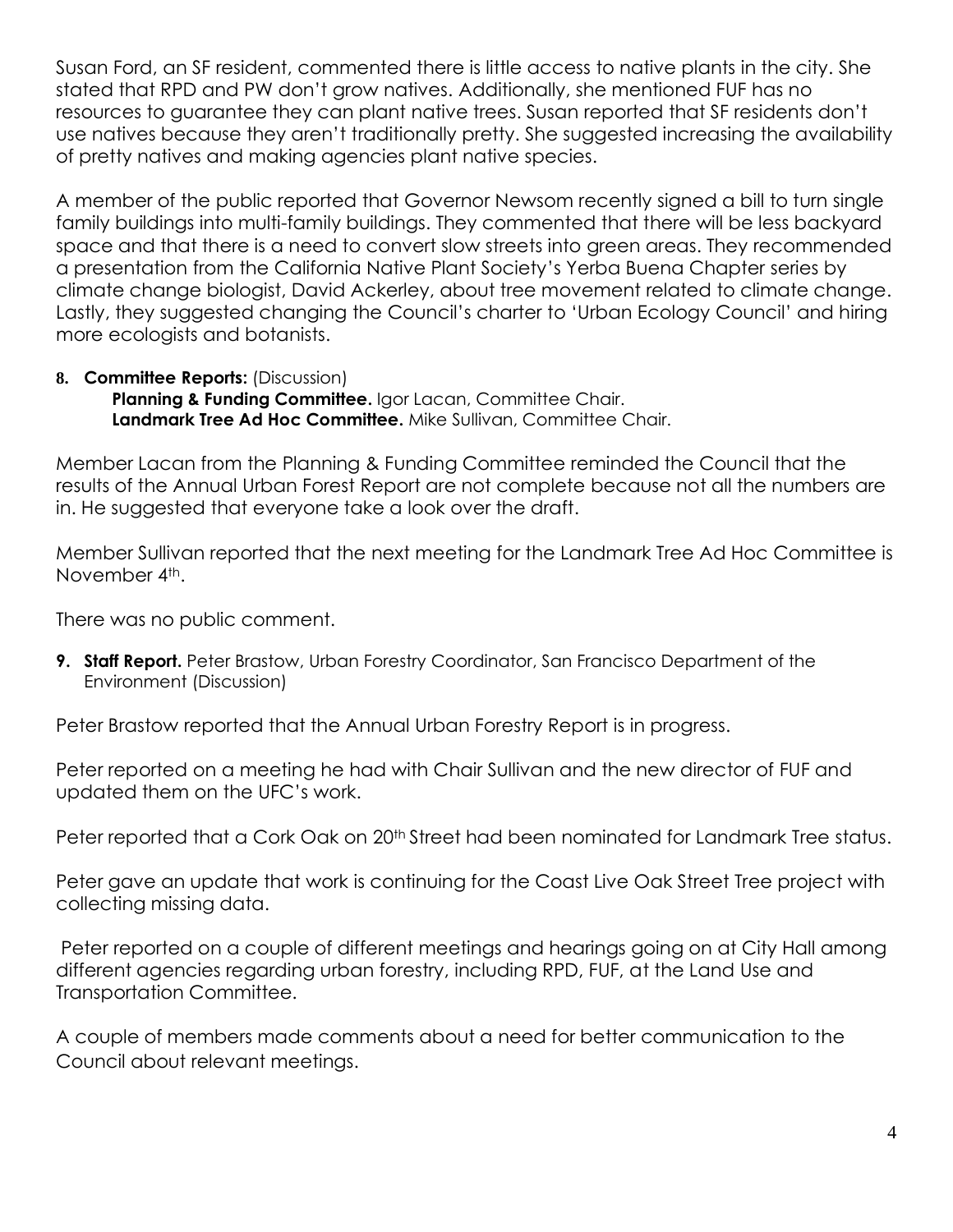Member Crawford emphasized the Council's role to make policy and funding recommendations and suggested more focus on it.

There was no public comment.

# **10. Urban Forestry Council Member Announcements**. (Discussion)

Member Crawford updated the Council on the work being done by PW to clean up the city from one of the worst storms in CA history. There was a big impact on the city's urban forest, specifically Chinese Elms. He commented on a need for larger emergency funds in the future.

There was no public comment.

# **11. New Business/Future Agenda Items.** (Discussion and Possible Action)

Peter Brastow reported several potential items on the agenda including the continuation of the Annual Urban Forestry Report, a resolution to endorse CAP, and a report on the national initiative for funding in Congress.

# **12. Adjournment.**

This meeting was adjourned at 8:21pm.

**The next meeting of the Urban Forestry Council is scheduled for Friday, December 10, 2021 at 8:30 a.m. In compliance with the San Francisco Health Officer's Order No. C19-07c, directing all individuals to "shelter in place", Public meetings, panels and other advisory bodies will continue on a remote conferencing basis only. Find out about upcoming deadlines, public hearings, and meetings. Search the SFEnvironronment.org website archived minutes and agenda.**

# **Remote Access to Information and Participation**

This meeting will be held remotely using video conferencing, through the WebEx Meetings platform, and by telephone for members of the public who are unable to attend using computers or smart devices.

# **Attending the Meeting: Watch or Listen**

Members of the public have the following options for attending the meeting:

Option 1: Watch the meeting using a computer or smart device by clicking on the following link:

# <https://ccsf.webex.com/ccsf/onstage/g.php?MTID=ed177d00497823151ecea5d269c7efa13>

- If you are able to and would like to watch via your computer, please follow these instructions: i) Click on the link above; ii) Enter your first name, last name, and email address if desired; iii) Click "Join by Browser" (directly beneath the "Join Now" button);
- If you are able to watch via your smart mobile device: i) Download the Webex Meetings application; ii) Click on the link above; iii) Click "Join"; iv) Enter your name and email; v) Click "Ready to Join".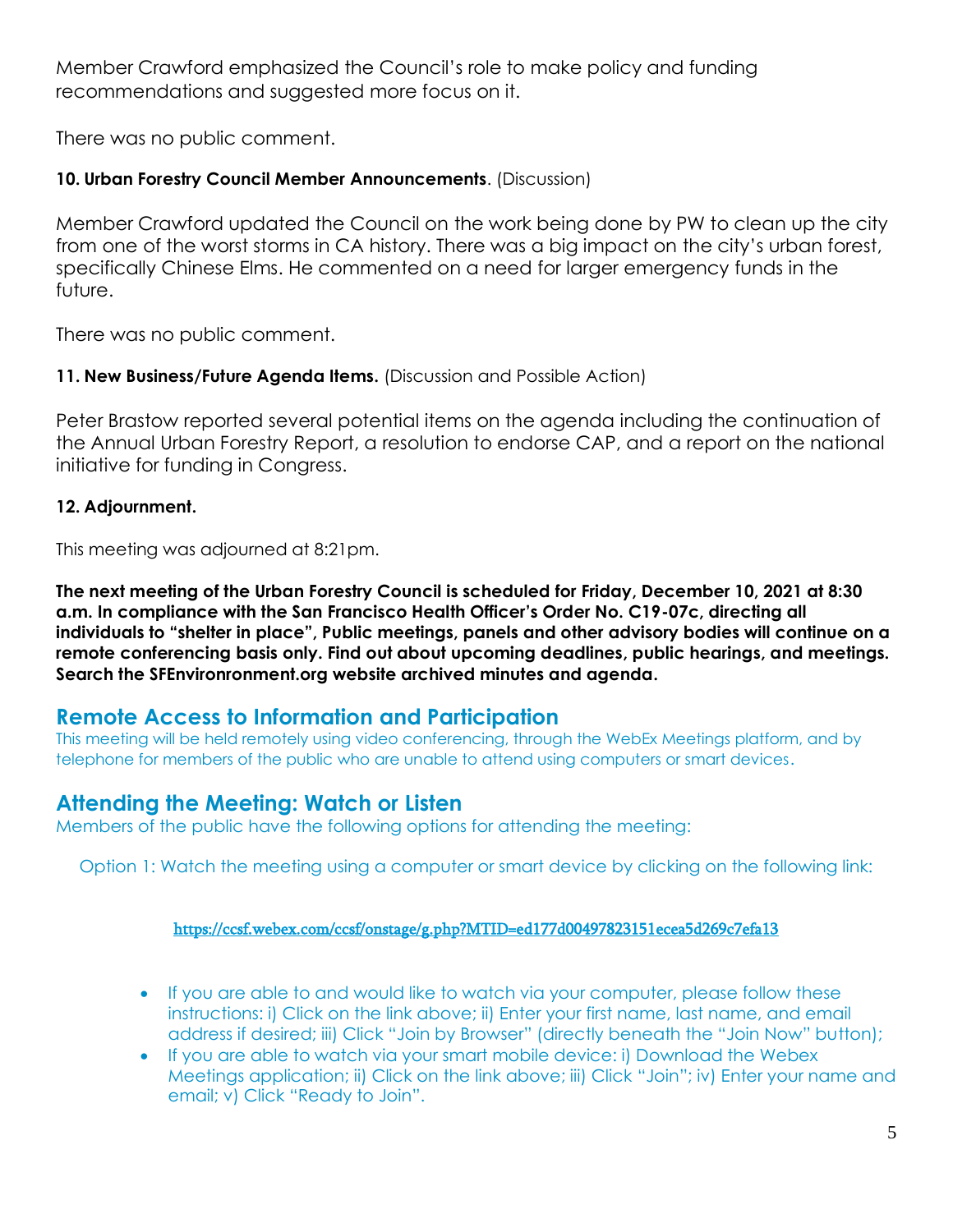Option 2: Join the meeting by phone if you do not have access to a computer or smart device. Dial: **415-655-0001** and then enter the Access Code: **2496 241 1307**

# **Participating During Public Comment**

Members of the public will have opportunities to participate during public comment. The public is asked to wait for the particular agenda item before making a comment on that item. Comments will be addressed in the order they are received. When the moderator announces that the Committee is taking public comment, members of the public can:

> Participate over the phone by pressing \*3 (this step is very important, as it will activate the "Raise Hand" icon in the Participant window).

Depending on the number of people also in line ahead of you, you may have to wait before it is your opportunity to speak. When it is your turn, you will be notified that your line has been unmuted, and it will be your opportunity to speak. Your line will be muted again when your allotted time expires.

In accordance with Governor Gavin Newsom's statewide order for all residents to "Stay at Home" and the numerous local and state proclamations, orders and supplemental directions - aggressive directives have been issued to slow down and reduce the spread of the COVID-19 virus. Copies of explanatory documents are available, 1) on the Urban Forestry Council webpage [https://sfenvironment.org/about/taskforce/urban-forestry-council;](https://sfenvironment.org/about/taskforce/urban-forestry-council) or (2) upon request to the Commission Affairs Manager, at telephone number 415-355-3709, or via e-mail at katie.chansler@sfgov.org.

### **Important Information**

The ringing of and use of cell phones, pagers and similar sound-producing electronic devices are prohibited at this meeting. Please be advised that the Chair may order the removal from the meeting room of any person(s) responsible for the ringing or use of a cell phone, pager, or other similar sound-producing electronic devices.

#### **Public Comment**

At this time, members of the public may address the Committee on items of interest that are within the subject matter jurisdiction of the Committee but are not on today's agenda, including to request items they may wish to be on a future agenda. Public comment will be taken following each agendized item. Each member of the public may address the Committee for up to three minutes, unless otherwise announced by the Chair. If it is demonstrated that the comments by the public will exceed 15 minutes, the Chair may continue Public Comment to another time during the meeting.

NOTE: Persons unable to attend the meeting may submit to the Committee, by the time the proceedings begin, written comments regarding the agenda items above. These comments will be made a part of the official public record and shall be brought to the attention of Committee Members. Any written comments should be sent to: Commission Affairs Manager, Department of the Environment, [katie.chansler@sfgov.org,](mailto:katie.chansler@sfgov.org) by 5:00 p.m. on the day prior to the hearing. Written public comment received by the Council will be posted as an attachment to the minutes.

The Brown Act forbids the Committee from taking action or discussing any item or issue not appearing on the posted agenda. This rule applies to issues raised in public comment as well. In response to public comment, not on an agendized item, the Committee is limited to:

- 1. Briefly responding to statements made or questions posed by members of the public, or
- 2. Request staff to report back on a matter at a subsequent meeting, or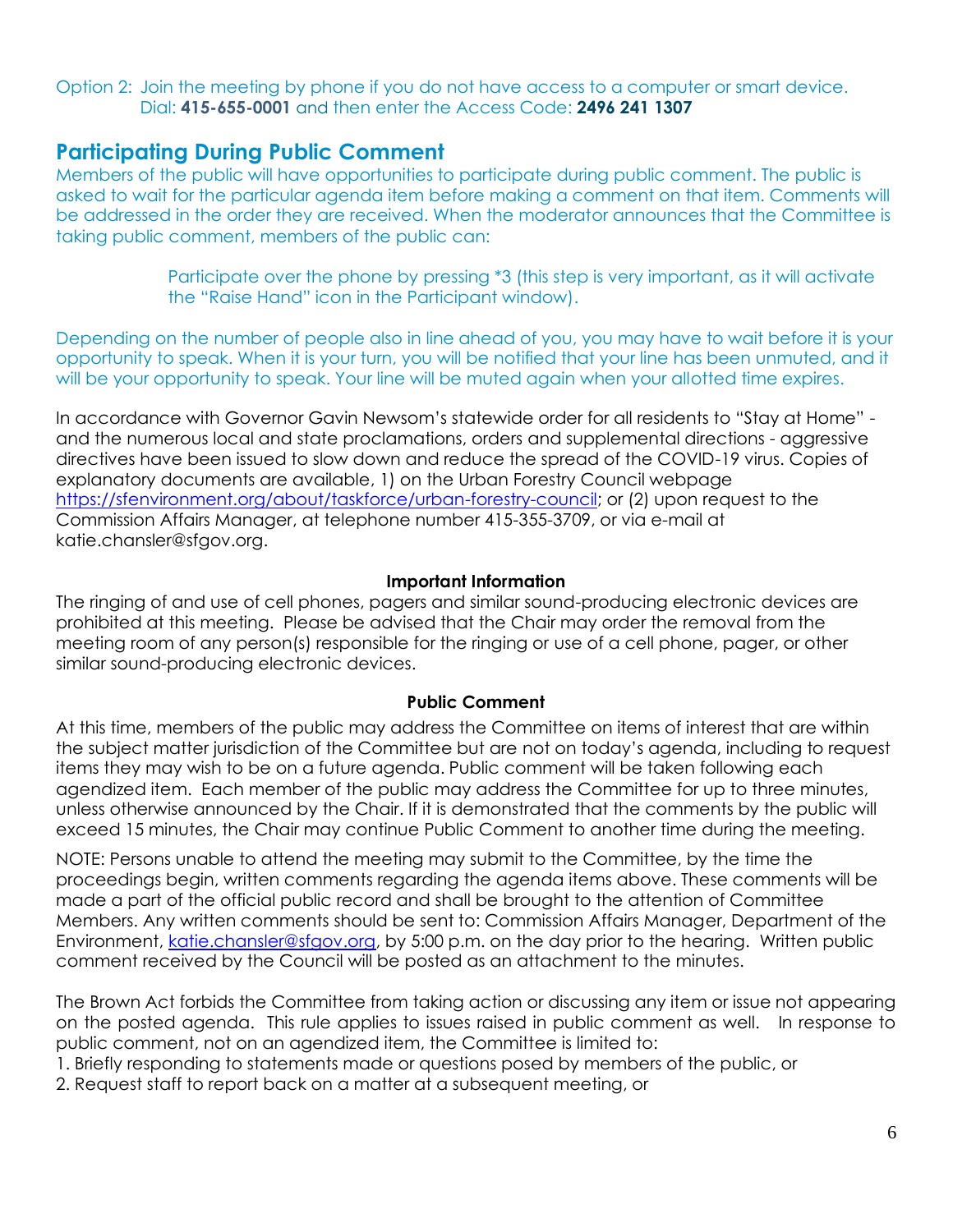3. Directing staff to place the item or issue on a future agenda (Government Code Section 54954.2(a).)

## **Disability Access**

The Urban Forestry Council meetings will be held virtually. The Committee meeting rooms are closed.

The following services are available on request 48 hours prior to the meeting; except for Monday meetings, for which the deadline shall be 4:00 p.m. of the last business day of the preceding week: For American sign language interpreters or the use of a reader during a meeting, a sound enhancement system, and/or alternative formats of the agenda and minutes, please contact the Department of Environment at (415) 355-3709 or [katie.chansler@sfgov.org](mailto:katie.chansler@sfgov.org) to make arrangements for the accommodation. Late requests will be honored, if possible.

In order to assist the City's efforts to accommodate persons with severe allergies, environmental illnesses, multiple chemical sensitivity or related disabilities, attendees at public meetings are reminded that other attendees may be sensitive to various chemical based products. Please help the City accommodate these individuals. Individuals with chemical sensitivity or related disabilities should call the Mayor's Office on Disability at (415) 554-6789 or (415) 554-6799 (TTY) for additional information.

#### **Language Access**

Per the Language Access Ordinance (Chapter 91 of the San Francisco Administrative Code), Chinese, Spanish and or Filipino (Tagalog) interpreters will be available upon requests. Meeting Minutes may be translated, if requested, after they have been adopted by the Commission. Assistance in additional languages may be honored whenever possible. To request assistance with these services please contact the Commission Affairs Manager at 415-355-3700 or katie.chansler@sfgov.org, at least 48 hours in advance of the hearing. Late requests will be honored if possible.

### **語言服務**

根據語言服務條例(三藩市行政法典第91章),中文、西班牙語和/或菲律賓語(泰加洛語)傳譯人員在收到要求後將會提供 傳譯服務。翻譯版本的會議記錄可在委員會通過後透過要求而提供。其他語言協助在可能的情況下也將可提供。上述的要求 ·請於會議前最少48小時致電 415-355-3709或電郵至katie.chansler@sfgov.org向委員會秘書提出。逾期提出的請求·若 可能的話,亦會被考慮接納。

#### **Acceso A Idioma**

De acuerdo con la Ordenanza de Acceso a Idiomas "Language Access Ordinance" (Capítulo 91 del Código Administrativo de San Francisco "Chapter 91 of the San Francisco Administrative Code") intérpretes de chino, español y/o filipino (tagalo) estarán disponibles de ser requeridos. Las minutas podrán ser traducidas, de ser requeridas, luego de ser aprobadas por la Comisión. La asistencia en idiomas adicionales se tomará en cuenta siempre que sea posible. Para solicitar asistencia con estos servicios favor comunicarse con el Secretario de la Comisión al 415-355-3709, o katie.chansler@sfgov.org por lo menos 48 horas antes de la reunión. Las solicitudes tardías serán consideradas de ser posible.

#### **Access Sa Wika**

Ayon sa Language Access Ordinance (Chapter 91 ng San Francisco Administrative Code), maaaring magrequest ng mga tagapagsalin sa wikang Tsino, Espanyol, at/o Filipino (Tagalog). Kapag hiniling, ang mga kaganapan ng miting ay maaring isalin sa ibang wika matapos ito ay aprobahan ng komisyon. Maari din magkaroon ng tulong sa ibang wika. Sa mga ganitong uri ng kahilingan, mangyaring tumawag sa Clerk ng Commission sa 415-355-3709, o katie.chansler@sfgov.org sa hindi bababa sa 48 oras bago mag miting. Kung maari, ang mga late na hiling ay posibleng pagbibigyan.

## **Know Your Rights Under the Sunshine Ordinance**